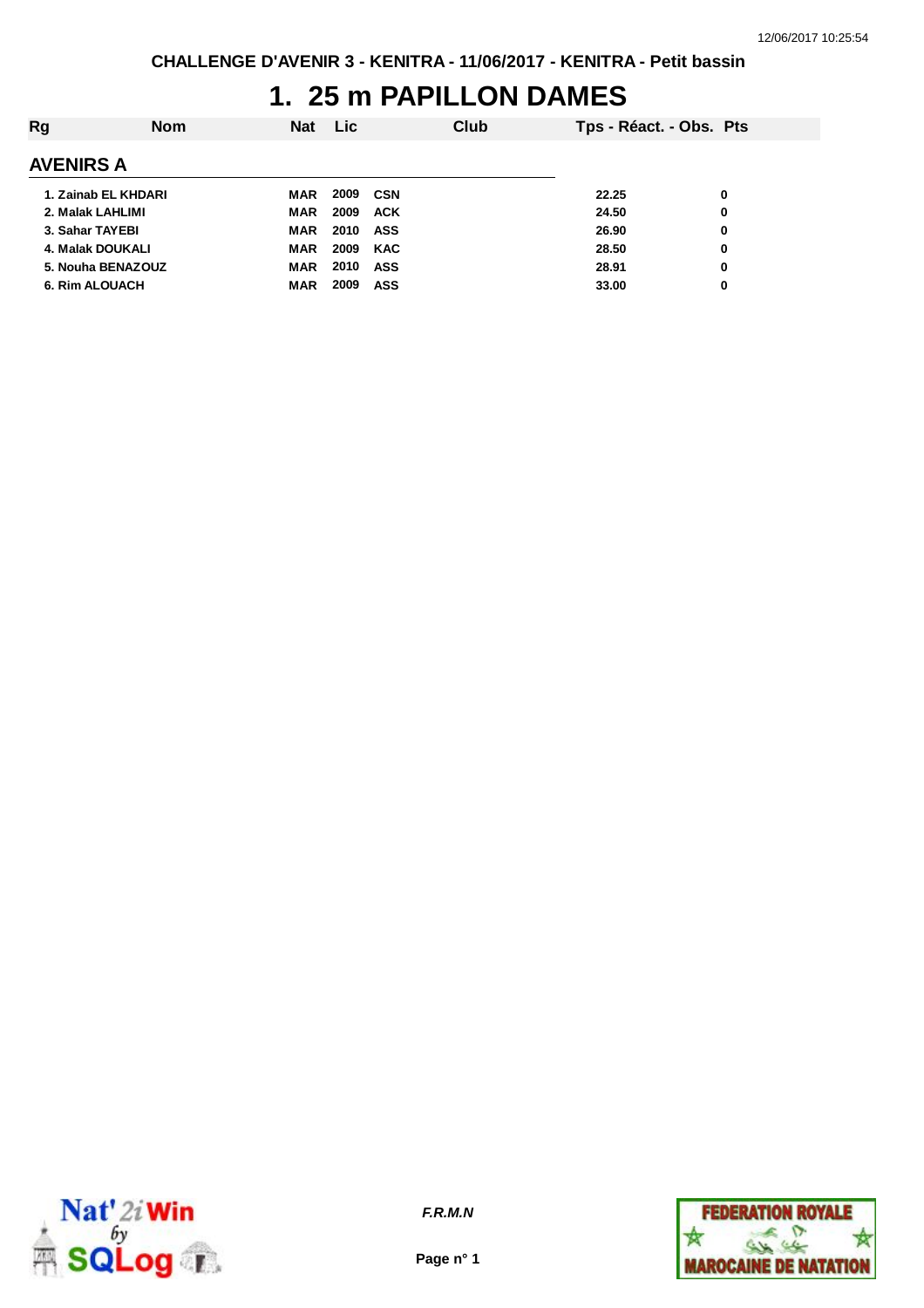# **2. 25 m PAPILLON MESSIEURS**

| Rg                         | <b>Nom</b> | <b>Nat</b> | <b>Lic</b> |            | Club | Tps - Réact. - Obs. Pts |   |
|----------------------------|------------|------------|------------|------------|------|-------------------------|---|
| <b>AVENIRS A</b>           |            |            |            |            |      |                         |   |
| 1. Ayoub DRISSI            |            | MAR        | 2009       | CSN        |      | 21.16                   | 0 |
| 2. Mohamed Taha EL MEJDOUB |            | MAR        | 2009       | ASS        |      | 35.62                   | 0 |
| 3. Mohamed Reda TIKKI      |            | MAR        | 2010       | ASS        |      | 36.00                   | 0 |
| 4. Badereddine ELHACHEMI   |            | <b>MAR</b> | 2009       | <b>ASS</b> |      | 39.78                   | 0 |



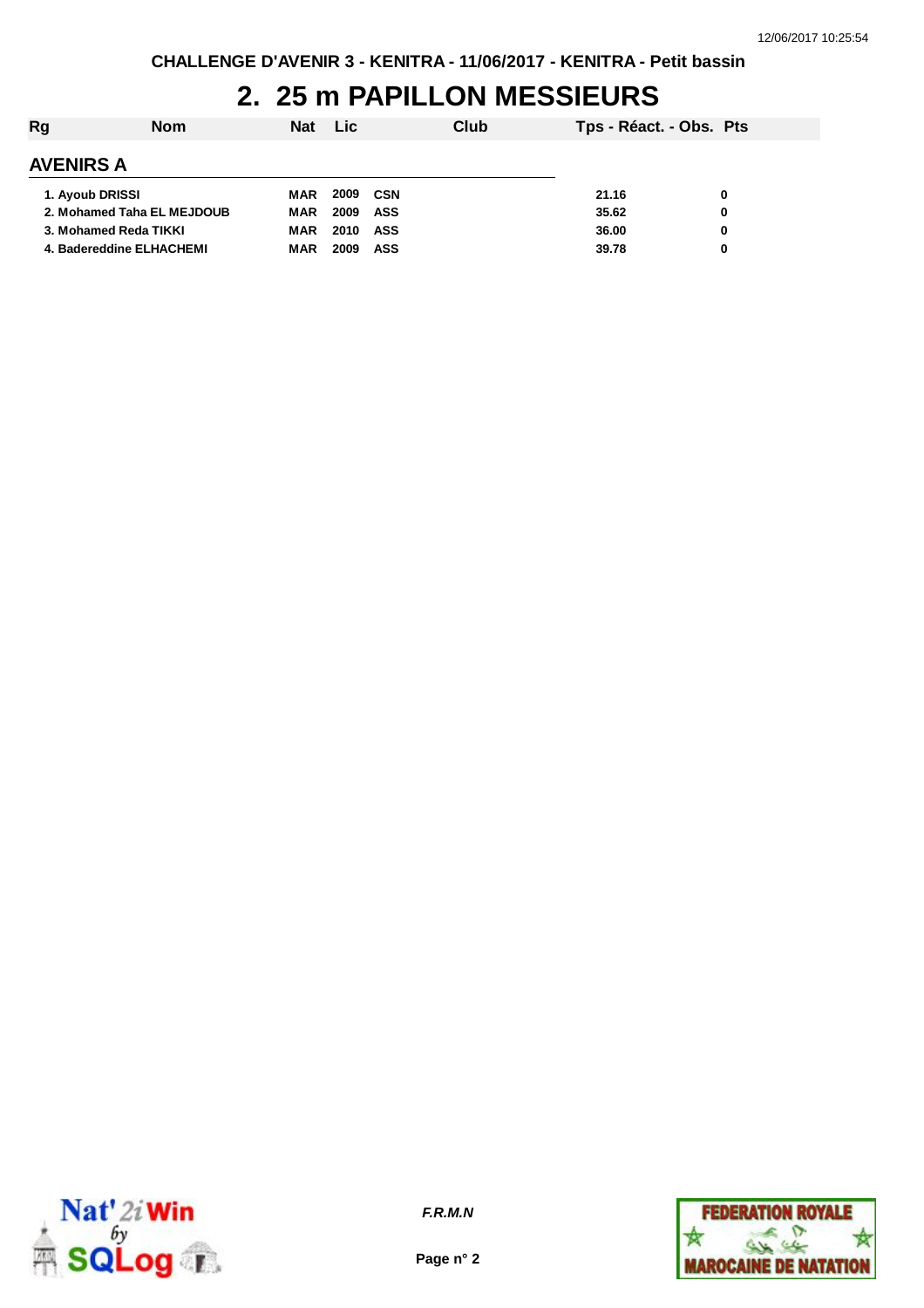# **3. 50 m PAPILLON DAMES**

| Rg                       | <b>Nom</b> | Nat Lic    |          |            | Club | Tps - Réact. - Obs. Pts |     |
|--------------------------|------------|------------|----------|------------|------|-------------------------|-----|
| <b>AVENIRS B</b>         |            |            |          |            |      |                         |     |
| 1. Aya SEJJARI           |            | <b>MAR</b> | 2008 FUS |            |      | 46.18                   | 148 |
| 2. Sarah ARAB            |            | MAR        | 2008     | USCM       |      | 1:10.22                 | 42  |
| <b>NC. Aroua MESKINE</b> |            | <b>MAR</b> | 2008     | <b>ACK</b> |      | Frf n.d.                |     |



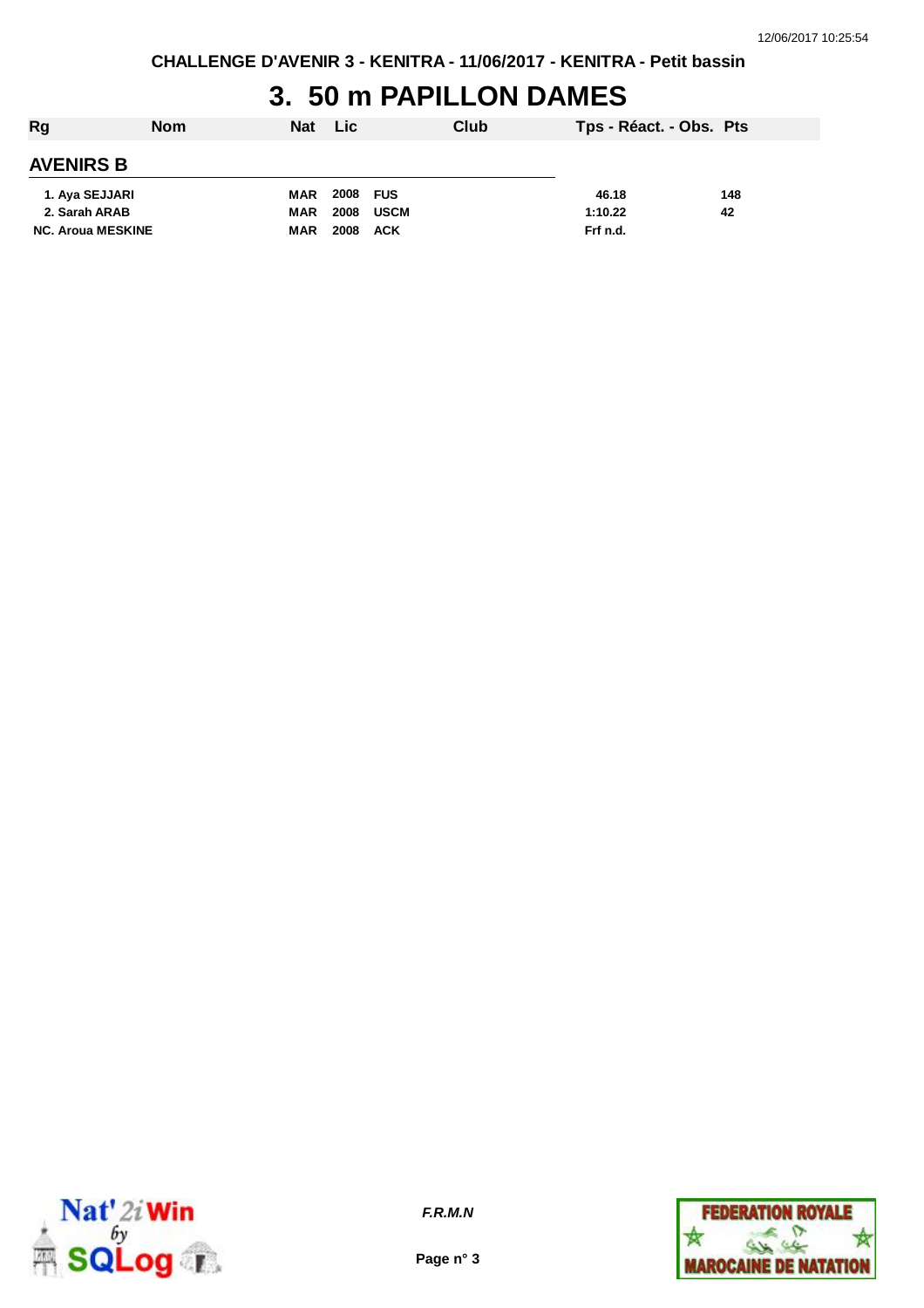# **4. 50 m PAPILLON MESSIEURS**

| Rg                         | <b>Nom</b> | <b>Nat</b> | <b>Lic</b> |            | Club | Tps - Réact. - Obs. Pts |     |
|----------------------------|------------|------------|------------|------------|------|-------------------------|-----|
| <b>AVENIRS B</b>           |            |            |            |            |      |                         |     |
| 1. Fadi GHOUDANE           |            | MAR        | 2008       | CSN        |      | 45.35                   | 121 |
| 2. Rayane ELMAZOUNI        |            | MAR        | 2008       | CSN        |      | 46.14                   | 114 |
| 3. Ouweis AMRANI           |            | <b>MAR</b> | 2008       | <b>CNN</b> |      | 47.56                   | 104 |
| 4. Mehdi Zakaria EL HIJAJI |            | <b>MAR</b> | 2008       | <b>ASS</b> |      | 1:14.69                 | 27  |



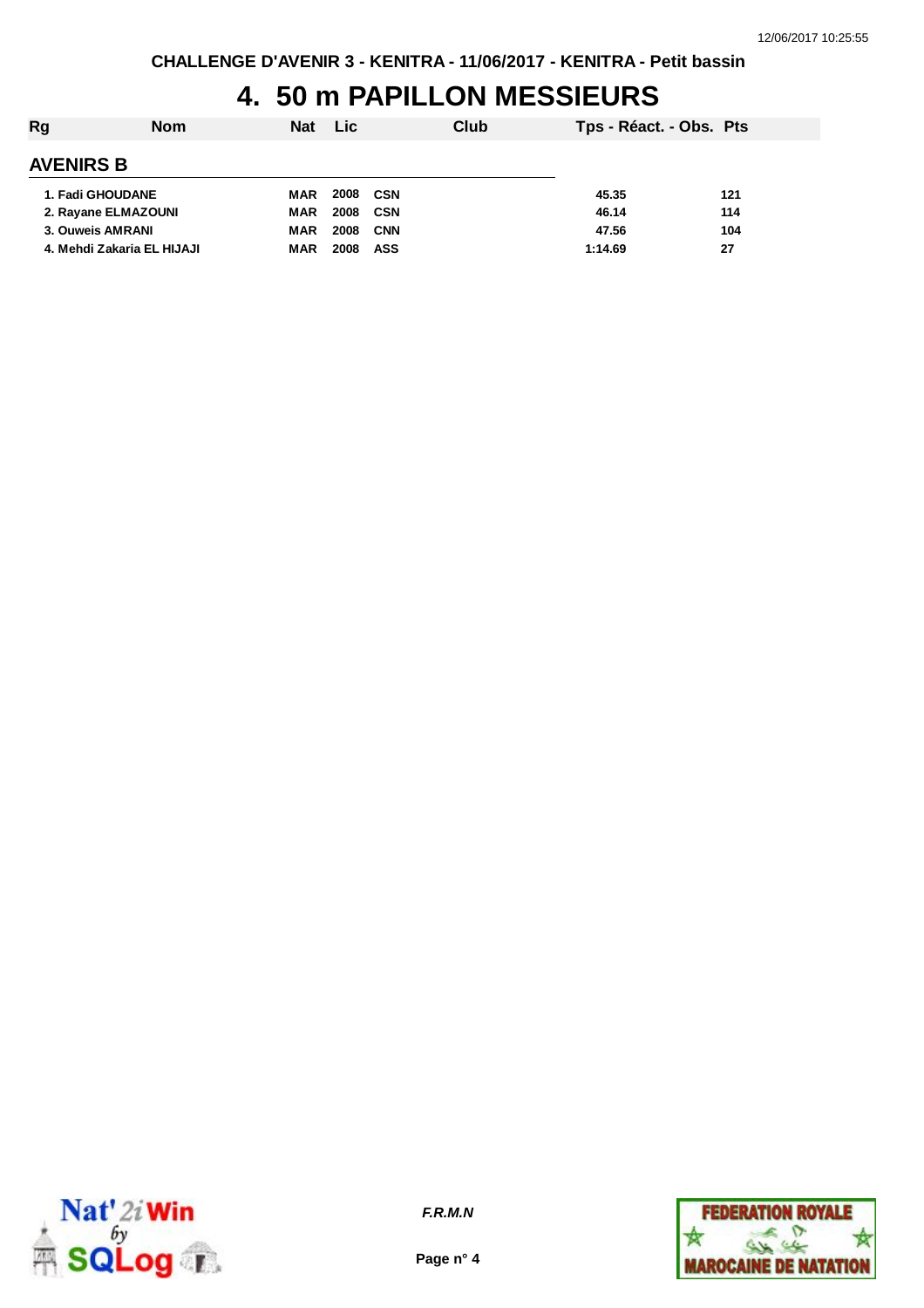# **5. 25 m DOS DAMES**

| <b>Rg</b>        | <b>Nom</b>                | <b>Nat</b> | Lic  | Club        | Tps - Réact. - Obs. Pts |   |
|------------------|---------------------------|------------|------|-------------|-------------------------|---|
| <b>AVENIRS A</b> |                           |            |      |             |                         |   |
|                  | 1. Arbab ELKHADIR         | <b>MAR</b> | 2009 | <b>KAC</b>  | 25.34                   | 0 |
|                  | 2. Ghita BENSLIMANE       | <b>MAR</b> | 2009 | <b>CNN</b>  | 26.13                   | 0 |
|                  | 3. Marwa BARAKAT          | <b>MAR</b> | 2009 | <b>CNN</b>  | 26.40                   | 0 |
|                  | 4. Ghita KHARMICH         | <b>MAR</b> | 2009 | <b>CNN</b>  | 26.42                   | 0 |
|                  | 5. Riham LEBDAR           | <b>MAR</b> | 2009 | <b>ASS</b>  | 26.53                   | 0 |
|                  | 6. Lilya OUKHITI          | <b>MAR</b> | 2009 | <b>FUS</b>  | 27.26                   | 0 |
|                  | 7. Syrine BOUTRACHEH      | <b>MAR</b> | 2009 | <b>CNN</b>  | 27.29                   | 0 |
|                  | 8. Neama BENMOUSSA        | <b>MAR</b> | 2010 | <b>CSN</b>  | 27.38                   | 0 |
|                  | 9. Lamiae EL HADDAD       | MAR        | 2009 | A.S.F.A.R   | 27.56                   | 0 |
|                  | 9. Meryem EL ALAMI        | MAR        | 2009 | <b>FUS</b>  | 27.56                   | 0 |
|                  | 11. Nouha BENAZOUZ        | MAR        | 2010 | <b>ASS</b>  | 27.60                   | 0 |
|                  | 12. Radia BENARFA         | <b>MAR</b> | 2010 | <b>FUS</b>  | 28.64                   | 0 |
|                  | 13. Ranim HADANE          | <b>MAR</b> | 2010 | <b>CNN</b>  | 28.94                   | 0 |
|                  | 14. Sofiya Joy MASTERSON  | <b>USA</b> | 2009 | <b>USCM</b> | 29.41                   | 0 |
| 15. Lina ALLA    |                           | <b>MAR</b> | 2009 | A.S.F.A.R   | 29.97                   | 0 |
|                  | 16. Aya CHAHID            | <b>MAR</b> | 2009 | A.S.F.A.R   | 30.44                   | 0 |
|                  | 17. Meryem BAMHAOUED      | <b>MAR</b> | 2009 | A.S.F.A.R   | 30.54                   | 0 |
|                  | 18. Lina SALEM            | <b>MAR</b> | 2009 | <b>USCM</b> | 30.78                   | 0 |
|                  | <b>19. Lina BOUZAGBAH</b> | <b>MAR</b> | 2009 | <b>FUS</b>  | 31.03                   | 0 |
|                  | 20. Oumnia LAQLIOUAL      | <b>MAR</b> | 2010 | <b>CNN</b>  | 31.41                   | 0 |
|                  | 21. Alae CHAHID           | <b>MAR</b> | 2009 | A.S.F.A.R   | 31.65                   | 0 |
|                  | 22. Sara MAHER            | <b>MAR</b> | 2009 | <b>CNK</b>  | 32.47                   | 0 |
|                  | 23. Zeineb ENNAMIRI       | <b>MAR</b> | 2010 | <b>KAC</b>  | 35.03                   | 0 |
|                  | 24. Lina LACHGAR          | <b>MAR</b> | 2010 | <b>CSN</b>  | 36.66                   | 0 |
|                  | 25. Iness EL HAJJI        | <b>MAR</b> | 2010 | <b>CNN</b>  | 36.82                   | 0 |
|                  | 26. Niama KASSOU          | <b>MAR</b> | 2010 | <b>CSN</b>  | 37.47                   | 0 |
|                  | 27. Marwa EL OUADI        | <b>MAR</b> | 2009 | <b>CNN</b>  | 37.97                   | 0 |
|                  | 28. Myriam KACIMI         | <b>MAR</b> | 2009 | <b>CSN</b>  | 38.53                   | 0 |
|                  | 29. Samah ET-TAZY         | MAR        | 2010 | <b>CSN</b>  | 44.80                   | 0 |
|                  | <b>NC. Sahar TAYEBI</b>   | <b>MAR</b> | 2010 | <b>ASS</b>  | Frf n.d.                |   |
|                  | NC. Maryem BAIL           | MAR        | 2009 | <b>CNN</b>  | Frf n.d.                |   |
|                  | <b>NC. Mariam LAMINE</b>  | MAR        | 2009 | <b>USCM</b> | Frf n.d.                |   |



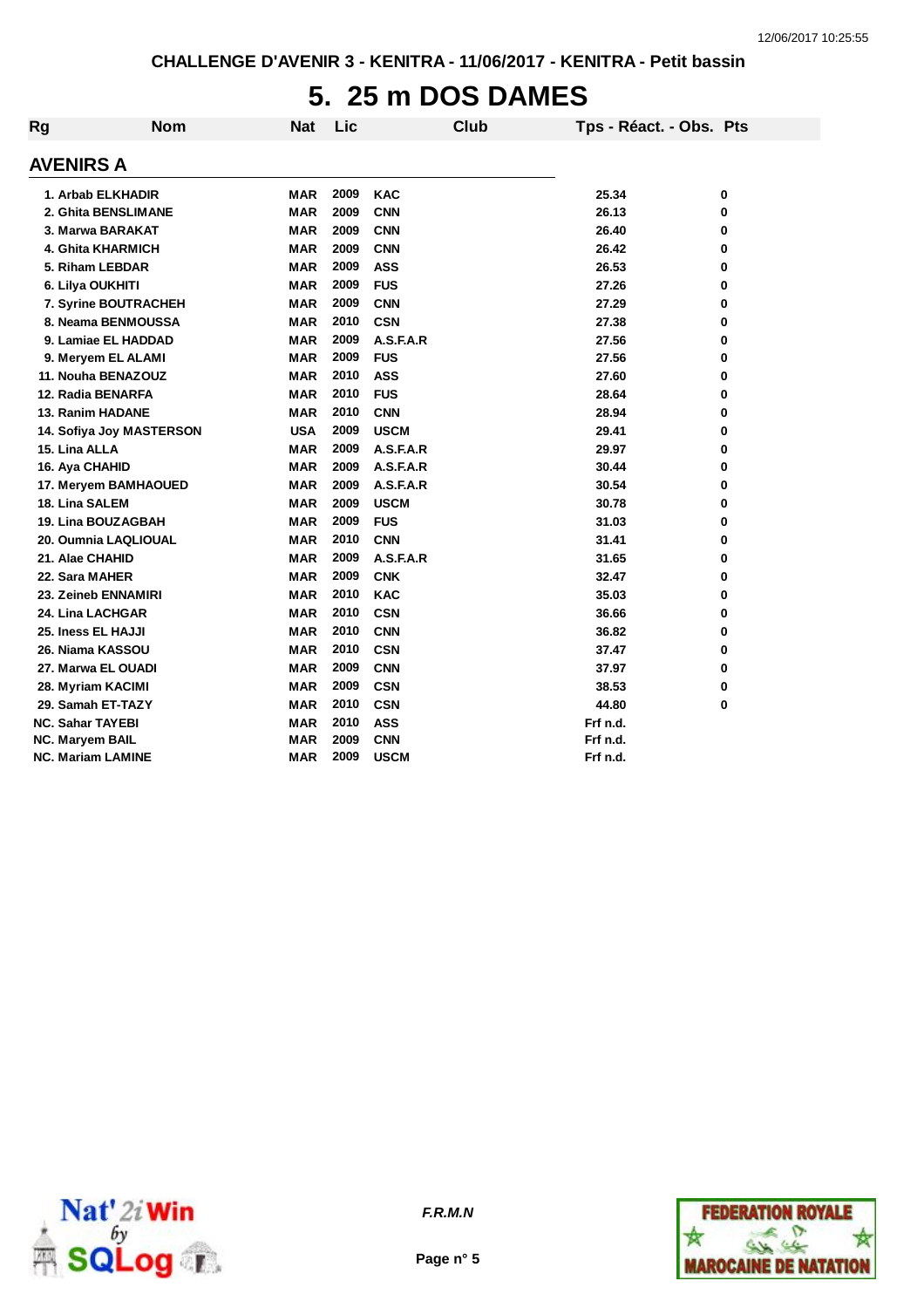## **6. 25 m DOS MESSIEURS**

| Rg | <b>Nom</b>                   | Nat        | Lic  | Club        | Tps - Réact. - Obs. Pts |   |
|----|------------------------------|------------|------|-------------|-------------------------|---|
|    | <b>AVENIRS A</b>             |            |      |             |                         |   |
|    | 1. Omar KAMAL                | <b>MAR</b> | 2009 | <b>USCM</b> | 23.19                   | 0 |
|    | 2. Saad LAHIANE              | <b>MAR</b> | 2009 | <b>USCM</b> | 23.75                   | 0 |
|    | 3. Mohamed Ilyas BELKADI     | <b>MAR</b> | 2009 | A.S.F.A.R   | 24.00                   | 0 |
|    | 4. Mohamed Islam GHZALA      | <b>MAR</b> | 2009 | <b>FUS</b>  | 24.12                   | 0 |
|    | 5. Houssam Badreddine MAACH  | <b>MAR</b> | 2010 | <b>CNN</b>  | 24.13                   | 0 |
|    | 6. Souhail AISSAOUI          | <b>MAR</b> | 2009 | <b>CNN</b>  | 25.62                   | 0 |
|    | 7. Mohamed Selim BENCHEKROUN | <b>MAR</b> | 2009 | <b>CNN</b>  | 25.81                   | 0 |
|    | 8. Adham SAID                | <b>MAR</b> | 2009 | <b>USCM</b> | 26.03                   | 0 |
|    | 9. Omar FOUKAHY              | <b>MAR</b> | 2009 | <b>FUS</b>  | 26.78                   | 0 |
|    | 10. Amjad SGHIOURI ELIDRISSI | <b>MAR</b> | 2009 | <b>CNN</b>  | 27.44                   | 0 |
|    | 11. Rayane HASSOUN           | <b>MAR</b> | 2009 | <b>CSN</b>  | 27.63                   | 0 |
|    | <b>12. Ali EL AMRANI</b>     | <b>MAR</b> | 2009 | <b>CNN</b>  | 27.72                   | 0 |
|    | 13. Yahya MOUNZIH            | <b>MAR</b> | 2009 | <b>ASS</b>  | 28.57                   | 0 |
|    | 13. Ilyas HADRI              | <b>MAR</b> | 2009 | <b>CSN</b>  | 28.57                   | 0 |
|    | 15. Salaheddine ELHACHEMI    | <b>MAR</b> | 2009 | <b>ASS</b>  | 29.62                   | 0 |
|    | <b>16. Aymane NAIT MBARK</b> | <b>MAR</b> | 2009 | <b>CNN</b>  | 30.12                   | 0 |
|    | 17. Mahdi QARRO              | <b>MAR</b> | 2010 | <b>KAC</b>  | 31.00                   | 0 |
|    | 18. Houssam Eddine OBILAT    | <b>MAR</b> | 2010 | <b>CSN</b>  | 35.04                   | 0 |
|    | <b>19. Mohamed HIBAOUI</b>   | <b>MAR</b> | 2009 | <b>CSN</b>  | 35.13                   | 0 |
|    | 20. Adam EBRAHIMI            | <b>MAR</b> | 2009 | <b>CNN</b>  | 36.69                   | 0 |
|    | <b>NC. Taha LAHLOU</b>       | <b>MAR</b> | 2009 | <b>ASS</b>  | Dsq NI                  | 0 |



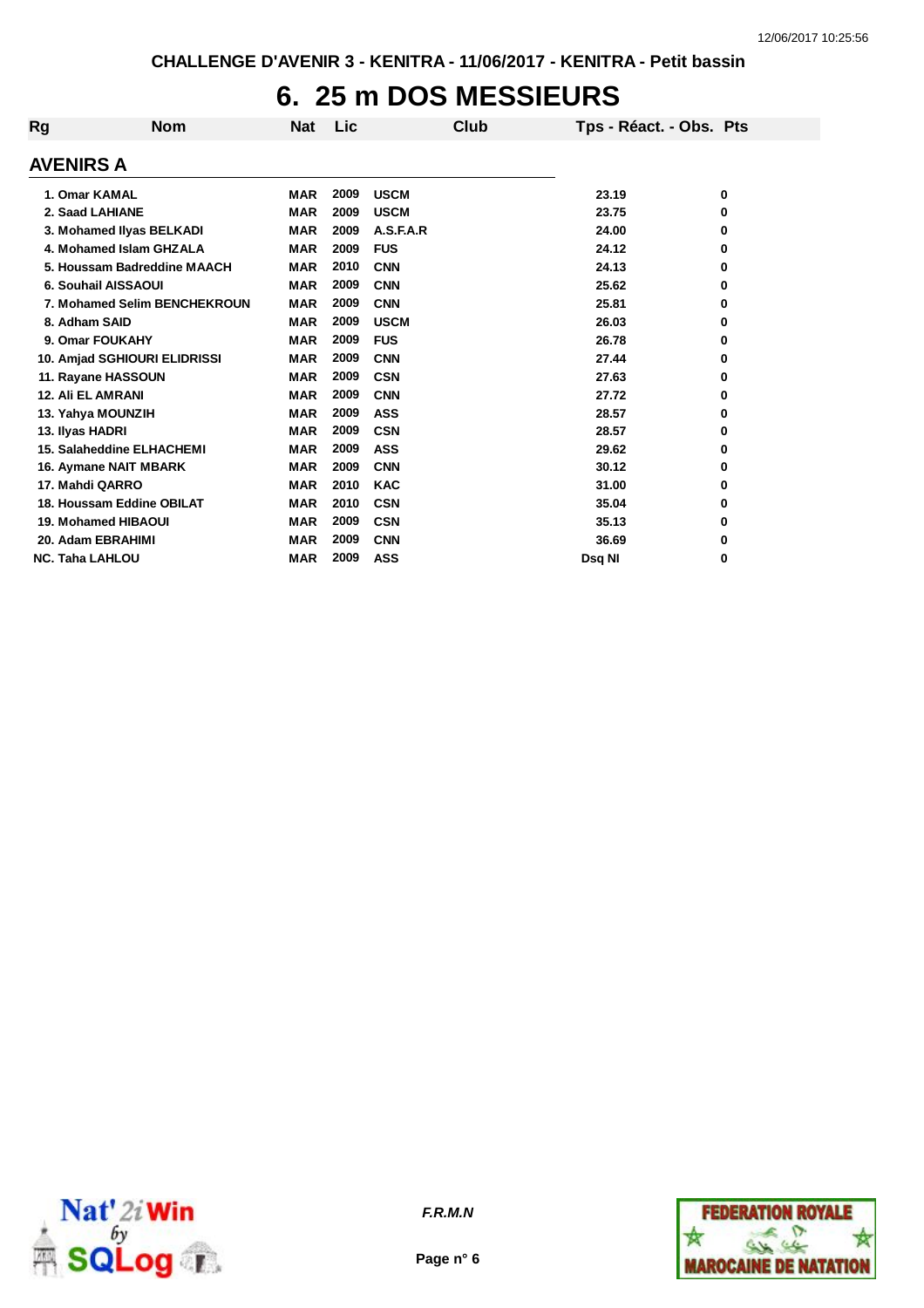# **7. 50 m DOS DAMES**

| <b>Rg</b>        | <b>Nom</b>                | <b>Nat</b> | Lic  | Club        | Tps - Réact. - Obs. Pts |       |
|------------------|---------------------------|------------|------|-------------|-------------------------|-------|
| <b>AVENIRS B</b> |                           |            |      |             |                         |       |
|                  | 1. Maria BOUJENDAR        | <b>MAR</b> | 2008 | <b>FUS</b>  | 53.05                   | 132   |
|                  | 2. Zineb SOUALHINE        | <b>MAR</b> | 2008 | <b>FUS</b>  | 54.72                   | 120   |
|                  | 3. Hiba HADDAD            | <b>MAR</b> | 2008 | <b>ASS</b>  | 56.08                   | $112$ |
|                  | 4. Amal HAMMOUGUA         | <b>MAR</b> | 2008 | <b>CSN</b>  | 57.28                   | 105   |
|                  | 5. Roeya Amina MOUMNI     | <b>MAR</b> | 2008 | <b>CNN</b>  | 57.59                   | 103   |
|                  | 6. Imane FAHIM            | <b>MAR</b> | 2008 | <b>FUS</b>  | 57.76                   | 102   |
|                  | 7. Lina BENMIMOUN         | <b>MAR</b> | 2008 | <b>CNN</b>  | 58.25                   | 100   |
|                  | 8. Safa ALAOUI            | <b>MAR</b> | 2008 | <b>CNN</b>  | 58.66                   | 98    |
|                  | 9. Nour HANZAZI           | <b>MAR</b> | 2008 | A.S.F.A.R   | 59.03                   | 96    |
|                  | 10. Khawla ACHIBANE       | <b>MAR</b> | 2008 | <b>CNN</b>  | 1:00.10                 | 91    |
|                  | 11. Ayat ELAMRAOUI        | <b>MAR</b> | 2008 | <b>FUS</b>  | 1:00.67                 | 88    |
|                  | 12. Riham ESSADIQ         | <b>MAR</b> | 2008 | A.S.F.A.R   | 1:03.22                 | 78    |
|                  | 13. Rania LAZREQ          | <b>MAR</b> | 2008 | <b>CNN</b>  | 1:03.41                 | 77    |
|                  | <b>14. Sara BENMIMOUN</b> | <b>MAR</b> | 2008 | <b>CNN</b>  | 1:05.71                 | 69    |
| 15. Lina AJANA   |                           | <b>MAR</b> | 2008 | <b>ASS</b>  | 1:06.68                 | 66    |
|                  | 16. Safae EL GADIRI       | <b>MAR</b> | 2008 | <b>ASS</b>  | 1:10.46                 | 56    |
| 17. Nada IDHYA   |                           | <b>MAR</b> | 2008 | <b>CNK</b>  | 1:12.06                 | 52    |
| 18. Hiba RABHI   |                           | <b>MAR</b> | 2008 | <b>USCM</b> | 1:13.43                 | 50    |
| 19. Nour RABHI   |                           | <b>MAR</b> | 2008 | <b>USCM</b> | 1:13.47                 | 49    |
|                  | 20. Majdouline MAAZOUZE   | <b>MAR</b> | 2008 | A.S.F.A.R   | 1:16.78                 | 43    |
|                  | NC. Alae Maryam KRAOUCH   | <b>MAR</b> | 2008 | <b>CNN</b>  | Frf n.d.                |       |
|                  | <b>NC. Wissal MAKHZER</b> | <b>MAR</b> | 2008 | <b>CNN</b>  | Frf n.d.                |       |
|                  | NC. Soraya BENBRAHIM      | <b>MAR</b> | 2008 | <b>USCM</b> | Frf n.d.                |       |
|                  | <b>NC. Hiba MARHFOUR</b>  | <b>MAR</b> | 2008 | <b>FUS</b>  | Dsg NI                  | 0     |



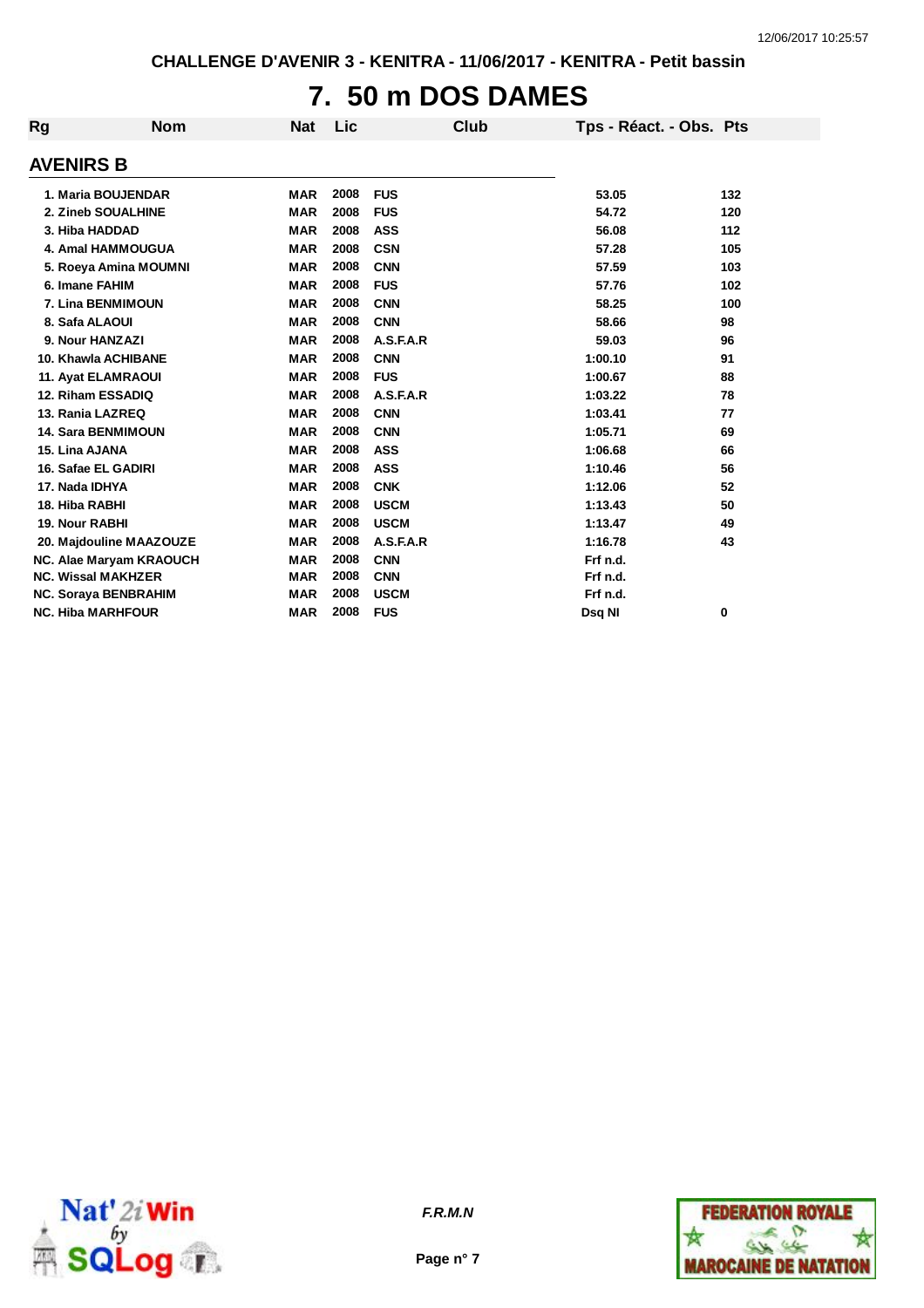## **8. 50 m DOS MESSIEURS**

| <b>Rg</b> | <b>Nom</b>                        | <b>Nat</b> | Lic  | <b>Club</b> | Tps - Réact. - Obs. Pts |     |
|-----------|-----------------------------------|------------|------|-------------|-------------------------|-----|
|           | <b>AVENIRS B</b>                  |            |      |             |                         |     |
|           | 1. Yahia LAAREJ                   | MAR        | 2008 | <b>FUS</b>  | 49.06                   | 117 |
|           | 2. Khalil BENAMAR                 | <b>MAR</b> | 2008 | <b>USCM</b> | 49.62                   | 113 |
|           | 3. Amine IDRISSI FAKHREDDINE      | <b>MAR</b> | 2008 | <b>FUS</b>  | 49.82                   | 112 |
|           | <b>4. Amine BENAHMED</b>          | <b>MAR</b> | 2008 | <b>FUS</b>  | 51.34                   | 102 |
|           | 5. Rayane Mohammed AMMOR          | <b>MAR</b> | 2008 | <b>USCM</b> | 53.50                   | 90  |
|           | 6. Mourad LAQLIOUAL               | <b>MAR</b> | 2008 | <b>CNN</b>  | 54.03                   | 88  |
|           | <b>7. Asad OUAMALICH</b>          | <b>MAR</b> | 2008 | <b>KAC</b>  | 55.03                   | 83  |
|           | 8. Nezar AIT ALI                  | <b>MAR</b> | 2008 | <b>CNN</b>  | 55.37                   | 81  |
|           | 9. Rayane BARAKAT                 | <b>MAR</b> | 2008 | <b>CNN</b>  | 55.50                   | 81  |
|           | 10. Ilias BALAFREJ                | <b>MAR</b> | 2008 | <b>FUS</b>  | 56.13                   | 78  |
|           | 11. Saad TAOURTI                  | <b>MAR</b> | 2008 | A.S.F.A.R   | 57.31                   | 73  |
|           | 11. Yahya KHATORI                 | <b>MAR</b> | 2008 | <b>CNN</b>  | 57.31                   | 73  |
|           | 13. Mohammed Taha MAROUDI         | <b>MAR</b> | 2008 | <b>ASS</b>  | 58.14                   | 70  |
|           | 14. Mohamed Ilyass ABDI           | <b>MAR</b> | 2008 | <b>FUS</b>  | 59.15                   | 67  |
|           | 15. Anas KETTANI                  | <b>MAR</b> | 2008 | <b>FUS</b>  | 59.84                   | 64  |
|           | <b>16. Ahmed Bachir ECHOUAIBI</b> | <b>MAR</b> | 2008 | <b>KAC</b>  | 1:00.88                 | 61  |
|           | <b>17. Majd MAHTOUTE</b>          | <b>MAR</b> | 2008 | <b>CSN</b>  | 1:02.09                 | 58  |
|           | 18. Mohamed Said BENELHADJ        | <b>MAR</b> | 2008 | <b>CSN</b>  | 1:02.66                 | 56  |
|           | 19. Khalil Ibrahim OUHAMMOU       | <b>MAR</b> | 2008 | <b>CNN</b>  | 1:03.84                 | 53  |
|           | 20. Ayoub ATILLAH                 | <b>MAR</b> | 2008 | <b>FUS</b>  | 1:05.65                 | 49  |
|           | 21. Adnane AGNAOU                 | <b>MAR</b> | 2008 | <b>USCM</b> | 1:08.28                 | 43  |
|           | 22. Youssef ABBAR                 | <b>MAR</b> | 2008 | <b>CNK</b>  | 1:10.18                 | 40  |
|           | 23. Rayane LACHGAR                | <b>MAR</b> | 2008 | <b>CSN</b>  | 1:11.47                 | 38  |
|           | 24. Othmane KHALES                | <b>MAR</b> | 2008 | <b>FUS</b>  | 1:12.21                 | 36  |
|           | 25. Mohamed Taha MAARAD           | <b>MAR</b> | 2008 | <b>ASS</b>  | 1:16.18                 | 31  |
|           | <b>NC. Jad NOUIRA</b>             | <b>MAR</b> | 2008 | <b>USCM</b> | Frf n.d.                |     |
|           | <b>NC. Mohamed Alamine SALHI</b>  | <b>MAR</b> | 2008 | <b>CSN</b>  | Frf n.d.                |     |
|           | NC. Bakr Chihabeddine HAMDANE     | MAR        | 2008 | <b>ASS</b>  | Frf n.d.                |     |
|           | <b>NC. Rayan ELMIR</b>            | MAR        | 2008 | <b>ASS</b>  | Frf n.d.                |     |
|           | <b>NC. Yassine ALAMI YADRI</b>    | <b>MAR</b> | 2008 | <b>CNN</b>  | Frf n.d.                |     |
|           | <b>NC. Mohamed Jad LAFTASSE</b>   | <b>MAR</b> | 2008 | A.S.F.A.R   | Dsq NI                  | 0   |
|           | <b>NC. Idriss SAFAR</b>           | <b>MAR</b> | 2008 | ASS         | Dsq NI                  | 0   |



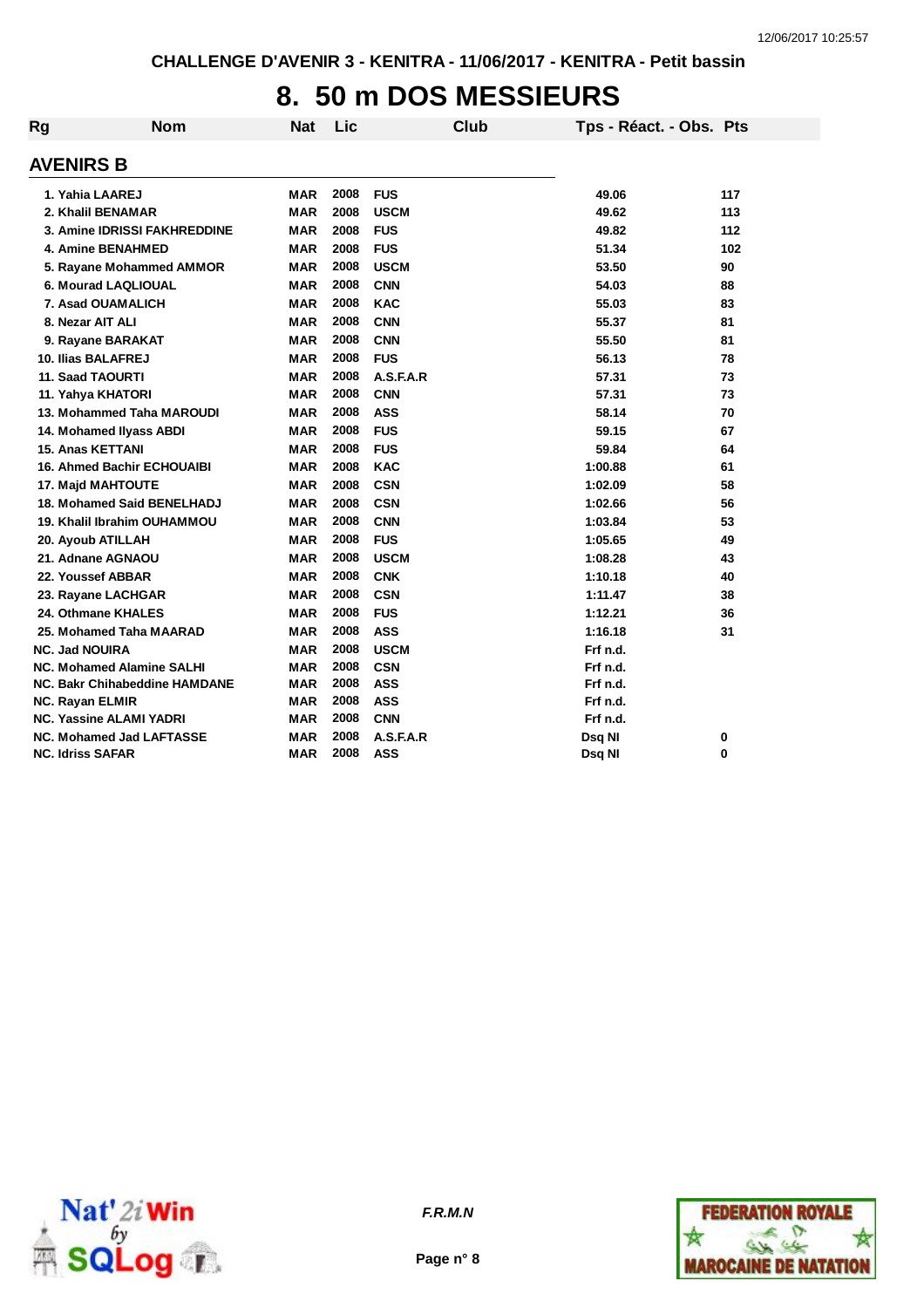#### **9. 25 m BRASSE DAMES**

| Rg                    | <b>Nom</b> | <b>Nat</b> | <b>Lic</b> |             | Club | Tps - Réact. - Obs. Pts |   |
|-----------------------|------------|------------|------------|-------------|------|-------------------------|---|
| <b>AVENIRS A</b>      |            |            |            |             |      |                         |   |
| 1. Amelia HAKIMI      |            | MAR        | 2009       | <b>USCM</b> |      | 27.41                   | 0 |
| 2. Merwa AITBELAID    |            | <b>MAR</b> | 2009       | CSN         |      | 28.28                   | 0 |
| 3. Sahar TAYEBI       |            | MAR        | 2010       | ASS         |      | 31.28                   | 0 |
| 4. Lina EL OUALI      |            | MAR        | 2009       | A.S.F.A.R   |      | 33.47                   | 0 |
| 5. Sara MAHER         |            | <b>MAR</b> | 2009       | <b>CNK</b>  |      | 36.66                   | 0 |
| <b>NC. Lina TAHIR</b> |            | MAR        | 2009       | <b>KAC</b>  |      | Frf n.d.                |   |



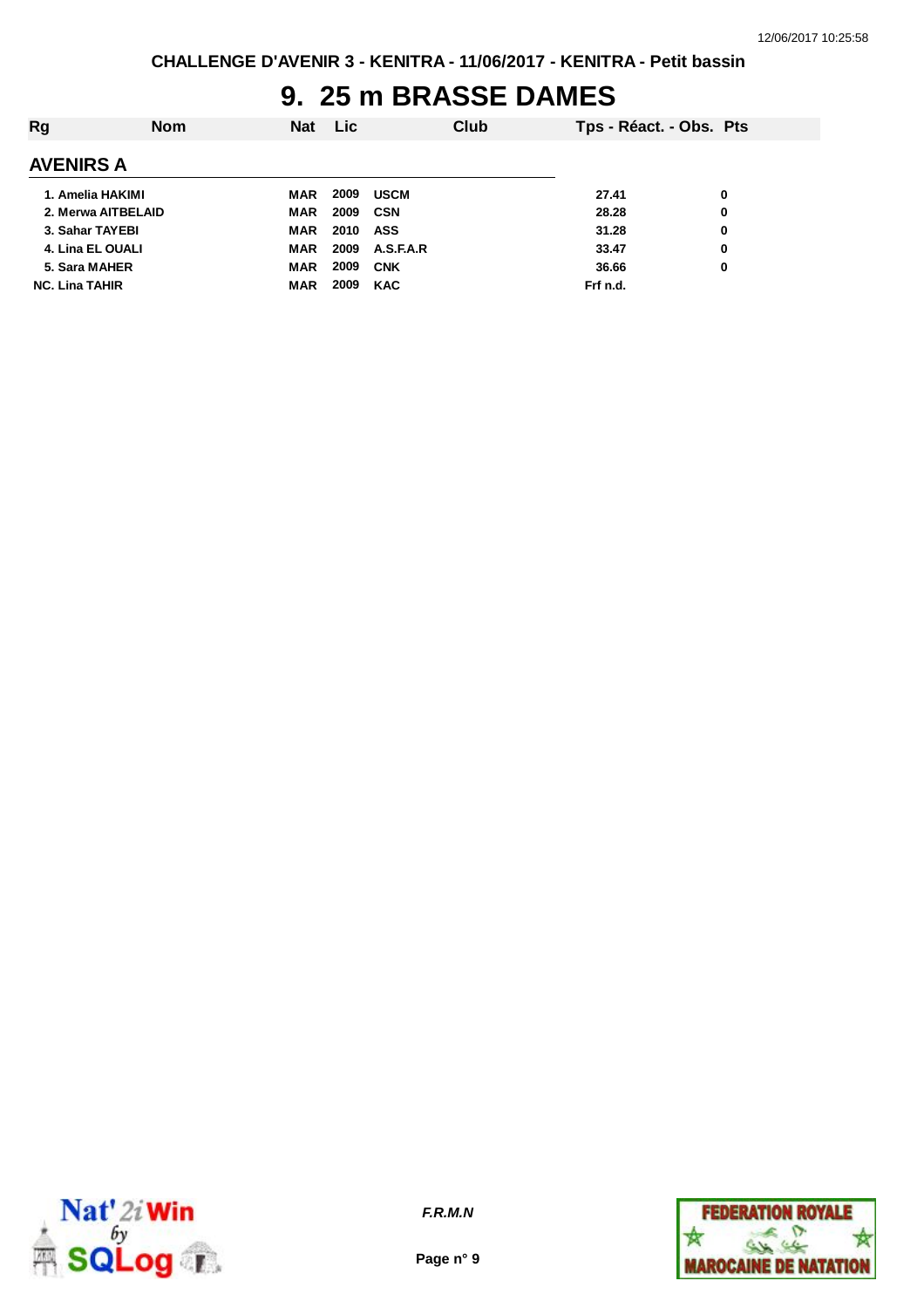#### **10. 25 m BRASSE MESSIEURS**

| Rg                            | <b>Nom</b> | <b>Nat</b> | Lic. |             | Club | Tps - Réact. - Obs. Pts |   |
|-------------------------------|------------|------------|------|-------------|------|-------------------------|---|
| <b>AVENIRS A</b>              |            |            |      |             |      |                         |   |
| 1. Rayane BARAKAT             |            | MAR        | 2009 | ASS         |      | 26.00                   | 0 |
| 2. Sami NEJJAR                |            | MAR        | 2009 | <b>USCM</b> |      | 28.28                   | 0 |
| 3. Anas AIT BARGACH           |            | <b>MAR</b> | 2009 | <b>ASS</b>  |      | 31.07                   | 0 |
| 4. Mohamed ESSALFATI          |            | MAR        | 2009 | <b>KAC</b>  |      | 31.37                   | 0 |
| 5. Mohamed Said BENAMAR       |            | <b>MAR</b> | 2009 | <b>KAC</b>  |      | 31.66                   | 0 |
| 6. Mahdi QARRO                |            | MAR        | 2010 | <b>KAC</b>  |      | 32.22                   | 0 |
| 7. Nazih SAADI                |            | MAR        | 2009 | A.S.F.A.R   |      | 32.81                   | 0 |
| 8. Mohamed Reda TIKKI         |            | MAR        | 2010 | <b>ASS</b>  |      | 32.94                   | 0 |
| 9. Ahmed Amine CHEBIHI        |            | <b>MAR</b> | 2009 | <b>KAC</b>  |      | 34.37                   | 0 |
| 10. Ziad IDRISSI              |            | MAR        | 2009 | <b>ASS</b>  |      | 36.91                   | 0 |
| 11. Ahmed Zajer KARROUK BAAYL |            | MAR        | 2010 | <b>CNK</b>  |      | 44.34                   | 0 |



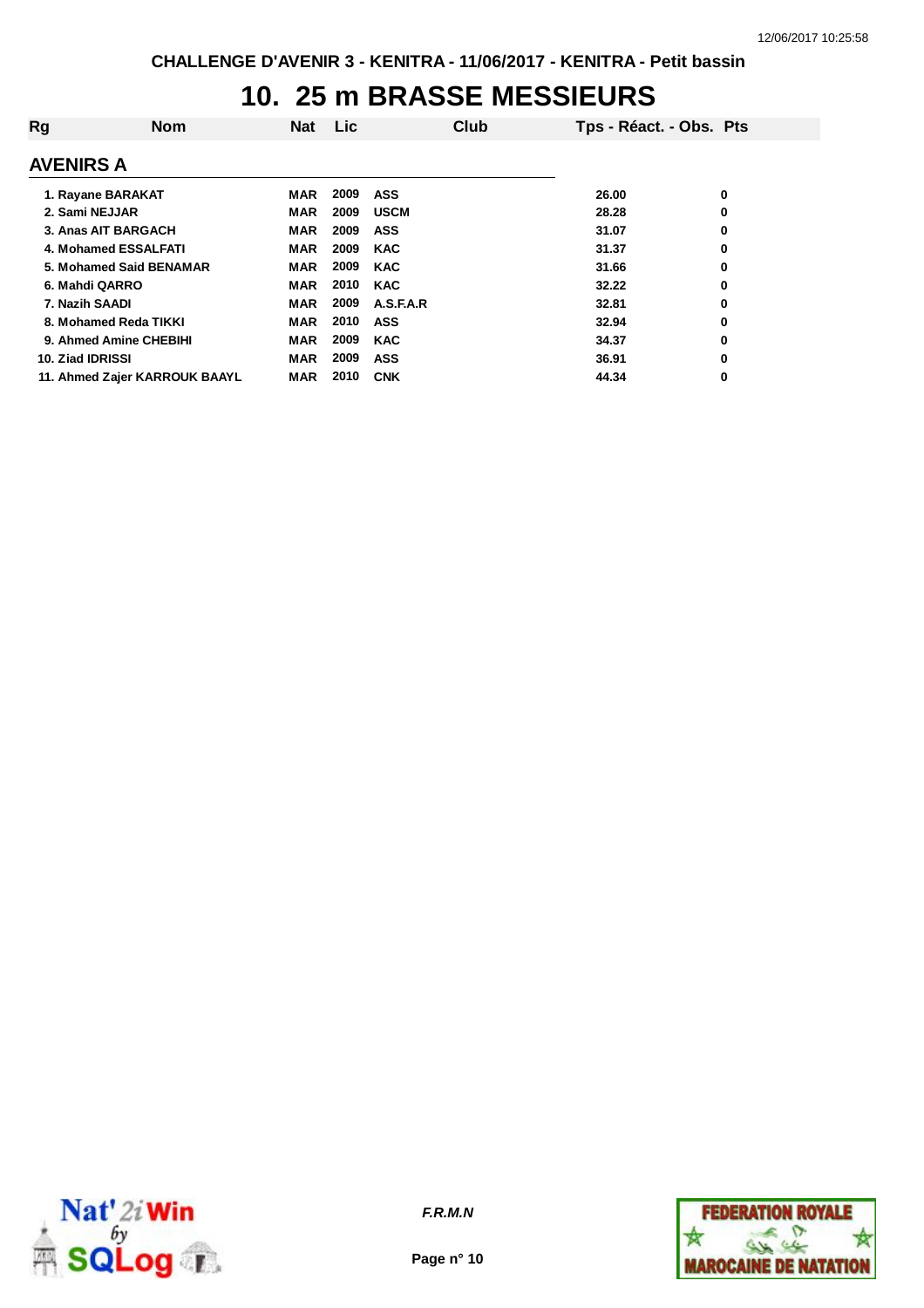### **11. 50 m BRASSE DAMES**

| Rg                          | <b>Nom</b> | Nat        | Lic  |            | Club | Tps - Réact. - Obs. Pts |     |
|-----------------------------|------------|------------|------|------------|------|-------------------------|-----|
| <b>AVENIRS B</b>            |            |            |      |            |      |                         |     |
| 1. Rim ELADEL               |            | MAR        | 2008 | ASS        |      | 53.53                   | 173 |
| 1. Hiba GUENDOUF            |            | <b>MAR</b> | 2008 | <b>KAC</b> |      | 53.53                   | 173 |
| 3. Aya SEMLALI              |            | MAR        | 2008 | <b>KAC</b> |      | 1:07.81                 | 85  |
| 4. Nouhaila ANEB            |            | <b>MAR</b> | 2008 | <b>KAC</b> |      | 1:08.60                 | 82  |
| 5. Ranya IBNOUHSEINE        |            | <b>MAR</b> | 2008 | A.S.F.A.R  |      | 1:10.09                 | 77  |
| 6. Sanae KADRI              |            | <b>MAR</b> | 2008 | <b>KAC</b> |      | 1:11.78                 | 71  |
| 7. Zineb BOUSSNEN           |            | <b>MAR</b> | 2008 | A.S.F.A.R  |      | 1:12.20                 | 70  |
| 8. Rime EL BAROUDI          |            | <b>MAR</b> | 2008 | A.S.F.A.R  |      | 1:12.62                 | 69  |
| 9. Sofia OU-BERRI           |            | <b>MAR</b> | 2008 | <b>KAC</b> |      | 1:14.38                 | 64  |
| <b>10. Nour EL MEKAOUI</b>  |            | <b>MAR</b> | 2008 | A.S.F.A.R  |      | 1:19.16                 | 53  |
| <b>NC. Imane ELGUEDDARI</b> |            | <b>MAR</b> | 2008 | <b>CSN</b> |      | Frf n.d.                |     |



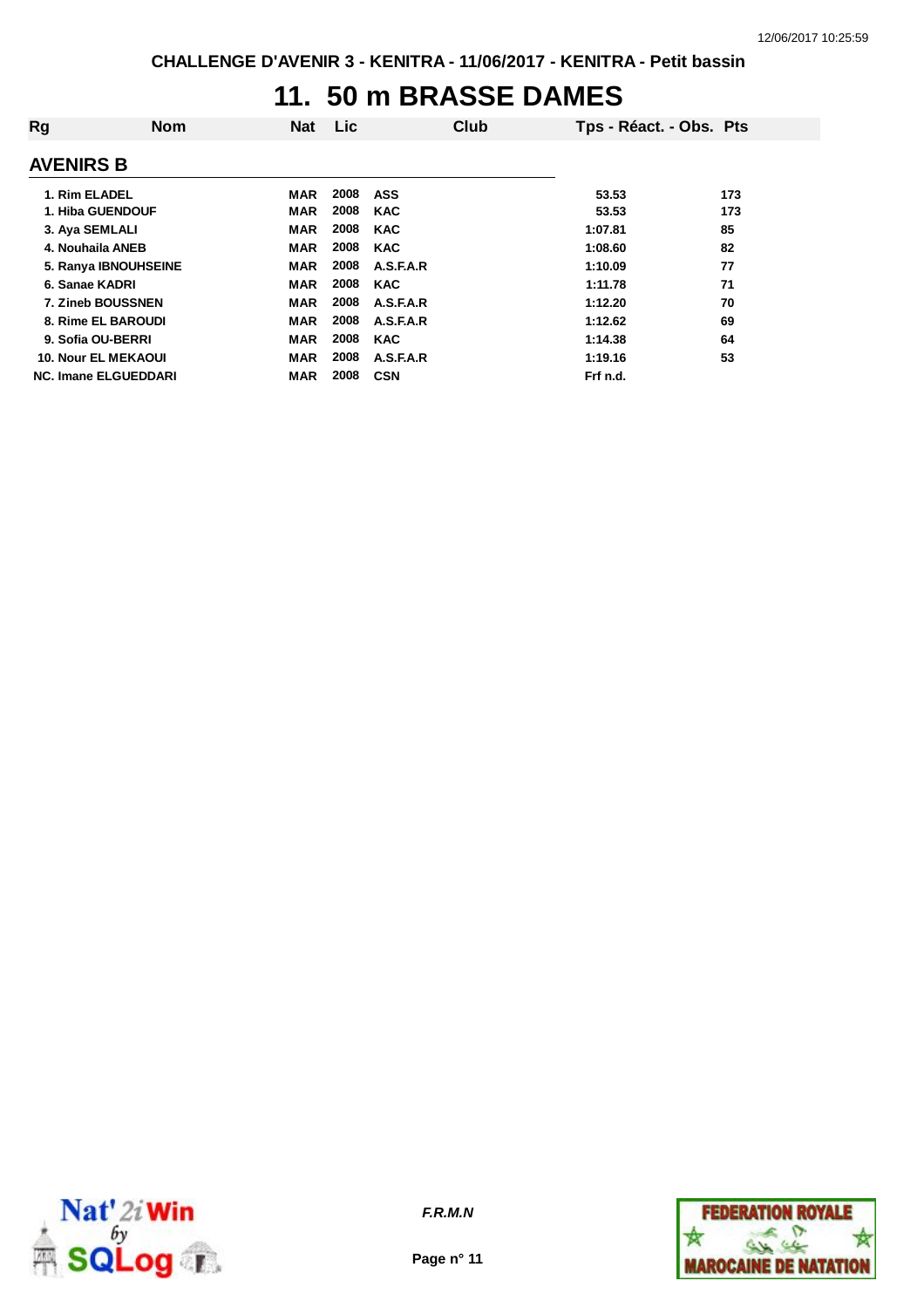### **12. 50 m BRASSE MESSIEURS**

| Rg                     | <b>Nom</b>                | Nat        | Lic  | Club        | Tps - Réact. - Obs. Pts |     |
|------------------------|---------------------------|------------|------|-------------|-------------------------|-----|
| <b>AVENIRS B</b>       |                           |            |      |             |                         |     |
|                        | 1. Akram SAADANI          | MAR        | 2008 | ASS         | 48.19                   | 169 |
|                        | 2. Noamane EL MECHRAFI    | <b>MAR</b> | 2008 | <b>USCM</b> | 52.07                   | 134 |
|                        | 3. Rayane ELMAZOUNI       | <b>MAR</b> | 2008 | <b>CSN</b>  | 53.19                   | 126 |
|                        | 4. Hamza LAASKRI          | <b>MAR</b> | 2008 | <b>KAC</b>  | 57.88                   | 97  |
|                        | 5. Mohamed Said BENELHADJ | <b>MAR</b> | 2008 | <b>CSN</b>  | 58.44                   | 95  |
|                        | 6. Bachir BEN SEGHIR      | <b>MAR</b> | 2008 | A.S.F.A.R   | 58.94                   | 92  |
|                        | 7. Asad OUAMALICH         | <b>MAR</b> | 2008 | <b>KAC</b>  | 59.09                   | 91  |
|                        | 8. Amine JABRANI          | <b>MAR</b> | 2008 | <b>USCM</b> | 1:00.34                 | 86  |
|                        | 9. Taha EL HASSANI        | MAR        | 2008 | <b>FUS</b>  | 1:01.47                 | 81  |
|                        | 10. Amir LAHDADI          | <b>MAR</b> | 2008 | <b>USCM</b> | 1:01.81                 | 80  |
|                        | 11. Mohamed ELAKADI       | <b>MAR</b> | 2008 | <b>ASS</b>  | 1:02.06                 | 79  |
| <b>12. Ali BOURICH</b> |                           | <b>MAR</b> | 2008 | A.S.F.A.R   | 1:05.48                 | 67  |
|                        | 13. Hassan BEN SLETEN     | <b>MAR</b> | 2008 | <b>USCM</b> | 1:11.81                 | 51  |
|                        | 14. Ahmed Amine KASSOU    | <b>MAR</b> | 2008 | <b>CSN</b>  | 1:12.72                 | 49  |
|                        | 15. Mohamed Yasser KARBAL | <b>MAR</b> | 2008 | A.S.F.A.R   | 1:15.40                 | 44  |
|                        | <b>16. Youssef ABBAR</b>  | <b>MAR</b> | 2008 | <b>CNK</b>  | 1:17.90                 | 40  |
|                        | 17. Aymane ETTOUIL        | <b>MAR</b> | 2008 | <b>ASS</b>  | 1:21.81                 | 34  |



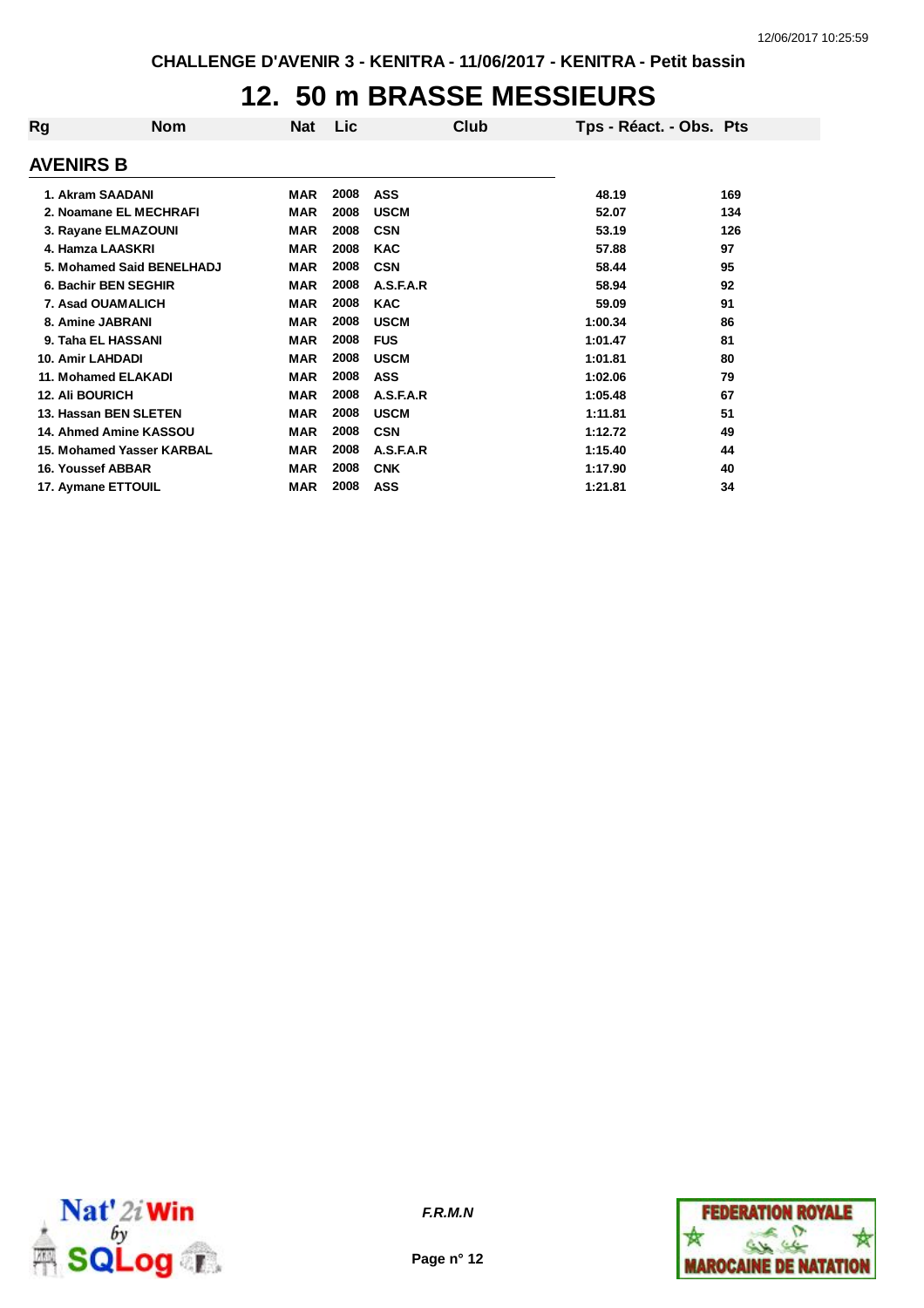### **13. 25 m NAGE LIBRE DAMES**

| Rg                          | <b>Nom</b> | <b>Nat</b> | Lic  |             | <b>Club</b> | Tps - Réact. - Obs. Pts |   |
|-----------------------------|------------|------------|------|-------------|-------------|-------------------------|---|
| <b>AVENIRS A</b>            |            |            |      |             |             |                         |   |
| 1. Zainab EL KHDARI         |            | MAR        | 2009 | <b>CSN</b>  |             | 19.11                   | 0 |
| 2. Malak LAHLIMI            |            | <b>MAR</b> | 2009 | <b>ACK</b>  |             | 19.93                   | 0 |
| 3. Ghita BENSLIMANE         |            | MAR        | 2009 | <b>CNN</b>  |             | 20.50                   | 0 |
| 4. Merwa AITBELAID          |            | <b>MAR</b> | 2009 | <b>CSN</b>  |             | 20.75                   | 0 |
| 5. Ghita KHARMICH           |            | MAR        | 2009 | <b>CNN</b>  |             | 21.37                   | 0 |
| 6. Marwa BARAKAT            |            | <b>MAR</b> | 2009 | <b>CNN</b>  |             | 21.60                   | 0 |
| <b>7. Syrine BOUTRACHEH</b> |            | MAR        | 2009 | <b>CNN</b>  |             | 21.93                   | 0 |
| 7. Amelia HAKIMI            |            | <b>MAR</b> | 2009 | <b>USCM</b> |             | 21.93                   | 0 |
| 9. Lilya OUKHITI            |            | MAR        | 2009 | <b>FUS</b>  |             | 22.28                   | 0 |
| 10. Arbab ELKHADIR          |            | <b>MAR</b> | 2009 | <b>KAC</b>  |             | 22.94                   | 0 |
| 11. Lina ALLA               |            | <b>MAR</b> | 2009 | A.S.F.A.R   |             | 23.87                   | 0 |
| <b>12. Rim ALOUACH</b>      |            | <b>MAR</b> | 2009 | <b>ASS</b>  |             | 24.34                   | 0 |
| 12. Malak DOUKALI           |            | <b>MAR</b> | 2009 | <b>KAC</b>  |             | 24.34                   | 0 |
| 14. Meryem EL ALAMI         |            | <b>MAR</b> | 2009 | <b>FUS</b>  |             | 25.19                   | 0 |
| 15. Aya CHAHID              |            | <b>MAR</b> | 2009 | A.S.F.A.R   |             | 25.22                   | 0 |
| 16. Riham LEBDAR            |            | MAR        | 2009 | <b>ASS</b>  |             | 25.26                   | 0 |
| 17. Oumnia LAQLIOUAL        |            | <b>MAR</b> | 2010 | <b>CNN</b>  |             | 26.22                   | 0 |
| 18. Lina EL OUALI           |            | MAR        | 2009 | A.S.F.A.R   |             | 26.34                   | 0 |
| 19. Meryem BAMHAOUED        |            | <b>MAR</b> | 2009 | A.S.F.A.R   |             | 26.45                   | 0 |
| 20. Lamiae EL HADDAD        |            | <b>MAR</b> | 2009 | A.S.F.A.R   |             | 26.66                   | 0 |
| 21. Neama BENMOUSSA         |            | <b>MAR</b> | 2010 | <b>CSN</b>  |             | 26.88                   | 0 |
| 22. Lina BOUZAGBAH          |            | <b>MAR</b> | 2009 | <b>FUS</b>  |             | 26.90                   | 0 |
| 23. Alae CHAHID             |            | <b>MAR</b> | 2009 | A.S.F.A.R   |             | 27.22                   | 0 |
| 24. Sofiya Joy MASTERSON    |            | <b>USA</b> | 2009 | <b>USCM</b> |             | 27.72                   | 0 |
| 25. Ranim HADANE            |            | MAR        | 2010 | <b>CNN</b>  |             | 28.19                   | 0 |
| 26. Myriam KACIMI           |            | MAR        | 2009 | <b>CSN</b>  |             | 28.44                   | 0 |
| 27. Zeineb ENNAMIRI         |            | MAR        | 2010 | <b>KAC</b>  |             | 28.97                   | 0 |
| 28. Marwa EL OUADI          |            | <b>MAR</b> | 2009 | <b>CNN</b>  |             | 29.59                   | 0 |
| 29. Radia BENARFA           |            | MAR        | 2010 | <b>FUS</b>  |             | 30.53                   | 0 |
| <b>30. Lina SALEM</b>       |            | <b>MAR</b> | 2009 | <b>USCM</b> |             | 30.97                   | 0 |
| 31. Iness EL HAJJI          |            | <b>MAR</b> | 2010 | <b>CNN</b>  |             | 34.78                   | 0 |
| 32. Niama KASSOU            |            | <b>MAR</b> | 2010 | <b>CSN</b>  |             | 36.22                   | 0 |
| 33. Samah ET-TAZY           |            | <b>MAR</b> | 2010 | <b>CSN</b>  |             | 47.00                   | 0 |
| NC. Maryem BAIL             |            | <b>MAR</b> | 2009 | <b>CNN</b>  |             | Frf n.d.                |   |
| <b>NC. Lina TAHIR</b>       |            | MAR        | 2009 | <b>KAC</b>  |             | Frf n.d.                |   |
| <b>NC. Mariam LAMINE</b>    |            | MAR        | 2009 | <b>USCM</b> |             | Frf n.d.                |   |



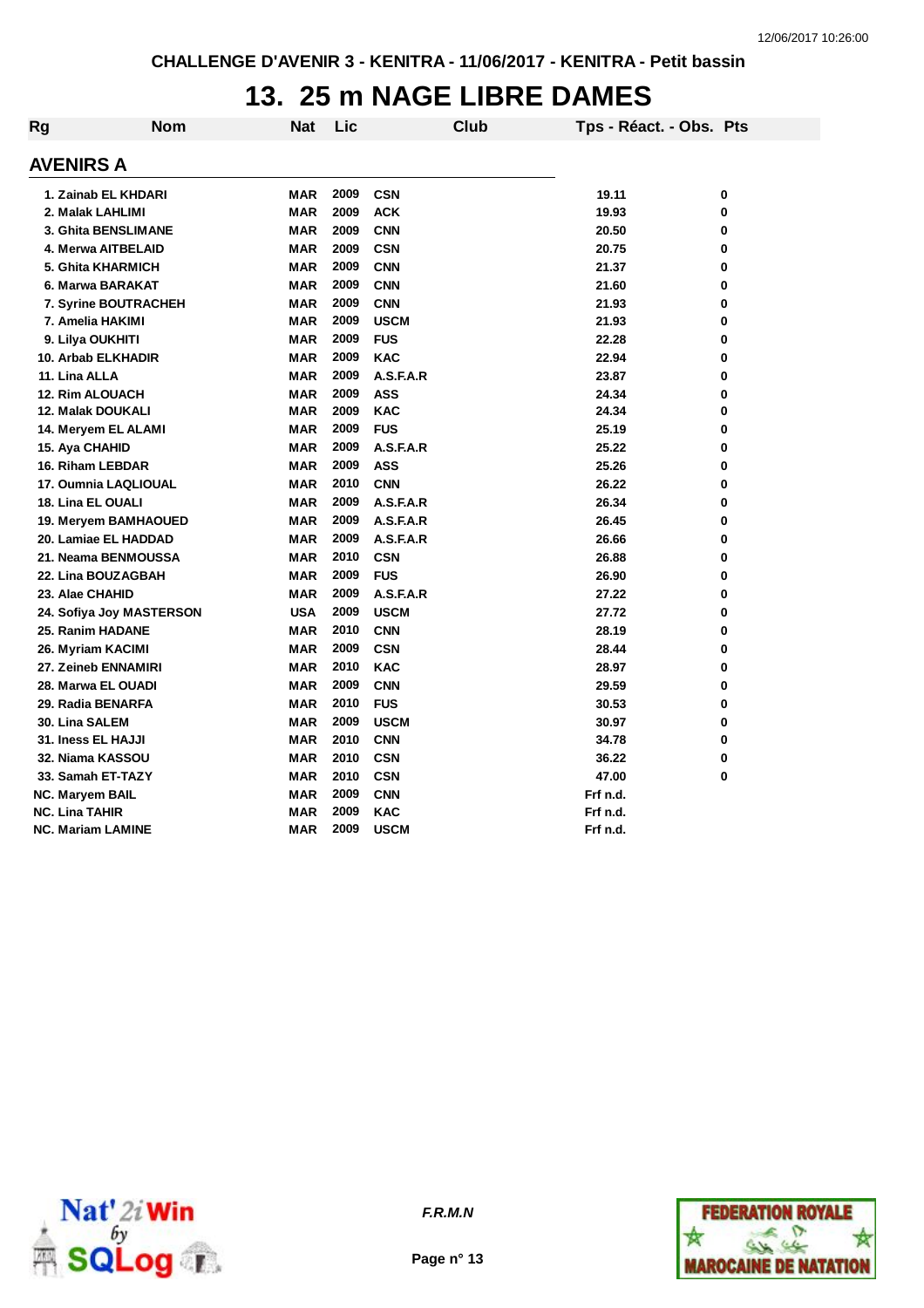#### **14. 25 m NAGE LIBRE MESSIEURS**

| Rg | <b>Nom</b>                         | Nat        | Lic  |             | Club | Tps - Réact. - Obs. Pts |   |
|----|------------------------------------|------------|------|-------------|------|-------------------------|---|
|    | <b>AVENIRS A</b>                   |            |      |             |      |                         |   |
|    | 1. Omar KAMAL                      | MAR        | 2009 | <b>USCM</b> |      | 18.43                   | 0 |
|    | 2. Souhail AISSAOUI                | <b>MAR</b> | 2009 | <b>CNN</b>  |      | 18.84                   | 0 |
|    | 3. Sami NEJJAR                     | <b>MAR</b> | 2009 | <b>USCM</b> |      | 19.41                   | 0 |
|    | 4. Saad LAHIANE                    | <b>MAR</b> | 2009 | <b>USCM</b> |      | 19.62                   | 0 |
|    | 5. Ayoub DRISSI                    | <b>MAR</b> | 2009 | <b>CSN</b>  |      | 19.85                   | 0 |
|    | 6. Houssam Badreddine MAACH        | <b>MAR</b> | 2010 | <b>CNN</b>  |      | 20.25                   | 0 |
|    | 7. Mohamed Islam GHZALA            | <b>MAR</b> | 2009 | <b>FUS</b>  |      | 20.60                   | 0 |
|    | 8. Mohamed Taha EL MEJDOUB         | <b>MAR</b> | 2009 | <b>ASS</b>  |      | 20.66                   | 0 |
|    | 9. Mohamed Ilyas BELKADI           | MAR        | 2009 | A.S.F.A.R   |      | 21.72                   | 0 |
|    | 10. Ali EL AMRANI                  | <b>MAR</b> | 2009 | <b>CNN</b>  |      | 22.35                   | 0 |
|    | 11. Mohamed Selim BENCHEKROUN      | <b>MAR</b> | 2009 | <b>CNN</b>  |      | 22.96                   | 0 |
|    | 12. Ahmed Amine CHEBIHI            | <b>MAR</b> | 2009 | <b>KAC</b>  |      | 24.15                   | 0 |
|    | 13. Rayane BARAKAT                 | <b>MAR</b> | 2009 | <b>ASS</b>  |      | 24.62                   | 0 |
|    | <b>14. Salaheddine ELHACHEMI</b>   | MAR        | 2009 | <b>ASS</b>  |      | 25.00                   | 0 |
|    | 15. Ilyas HADRI                    | <b>MAR</b> | 2009 | <b>CSN</b>  |      | 25.44                   | 0 |
|    | 16. Adham SAID                     | <b>MAR</b> | 2009 | <b>USCM</b> |      | 25.50                   | 0 |
|    | 17. Ziad IDRISSI                   | <b>MAR</b> | 2009 | <b>ASS</b>  |      | 26.06                   | 0 |
|    | 18. Rayane HASSOUN                 | <b>MAR</b> | 2009 | <b>CSN</b>  |      | 26.25                   | 0 |
|    | 19. Anas AIT BARGACH               | <b>MAR</b> | 2009 | <b>ASS</b>  |      | 26.88                   | 0 |
|    | 20. Yahya MOUNZIH                  | <b>MAR</b> | 2009 | <b>ASS</b>  |      | 27.00                   | 0 |
|    | 21. Nazih SAADI                    | <b>MAR</b> | 2009 | A.S.F.A.R   |      | 27.20                   | 0 |
|    | 22. Amjad SGHIOURI ELIDRISSI       | MAR        | 2009 | <b>CNN</b>  |      | 27.30                   | 0 |
|    | 23. Aymane NAIT MBARK              | <b>MAR</b> | 2009 | <b>CNN</b>  |      | 27.40                   | 0 |
|    | 24. Mohamed HIBAOUI                | <b>MAR</b> | 2009 | <b>CSN</b>  |      | 27.43                   | 0 |
|    | 25. Badereddine ELHACHEMI          | <b>MAR</b> | 2009 | <b>ASS</b>  |      | 28.15                   | 0 |
|    | 26. Rayane NADIR                   | <b>MAR</b> | 2010 | <b>ASS</b>  |      | 28.44                   | 0 |
|    | 27. Adam EBRAHIMI                  | <b>MAR</b> | 2009 | <b>CNN</b>  |      | 30.06                   | 0 |
|    | 28. Taha LAHLOU                    | <b>MAR</b> | 2009 | <b>ASS</b>  |      | 30.53                   | 0 |
|    | 29. Mohamed Taha EL KALAI          | <b>MAR</b> | 2010 | <b>ASS</b>  |      | 30.86                   | 0 |
|    | 30. Mohamed Said BENAMAR           | <b>MAR</b> | 2009 | <b>KAC</b>  |      | 31.22                   | 0 |
|    | 31. Houssam Eddine OBILAT          | <b>MAR</b> | 2010 | <b>CSN</b>  |      | 31.32                   | 0 |
|    | <b>32. Mohamed ESSALFATI</b>       | MAR        | 2009 | <b>KAC</b>  |      | 31.66                   | 0 |
|    | 33. Ahmed Zajer KARROUK BAAYL      | <b>MAR</b> | 2010 | <b>CNK</b>  |      | 32.13                   | 0 |
|    | <b>34. Ahmed TOUIMI BENJELLOUN</b> | <b>MAR</b> | 2010 | <b>ASS</b>  |      | 32.97                   | 0 |
|    | <b>NC. Ayoub EL AMMARI</b>         | MAR        | 2009 | <b>ASS</b>  |      | Frf n.d.                |   |
|    | <b>NC. Adam EL AMMARI</b>          | MAR        | 2010 | <b>ASS</b>  |      | Frf n.d.                |   |
|    | <b>NC. Gaaith MADANI</b>           | <b>MAR</b> | 2010 | <b>IRT</b>  |      | Frf n.d.                |   |
|    | <b>NC. Omar FOUKAHY</b>            | <b>MAR</b> | 2009 | <b>FUS</b>  |      | Frf n.d.                |   |





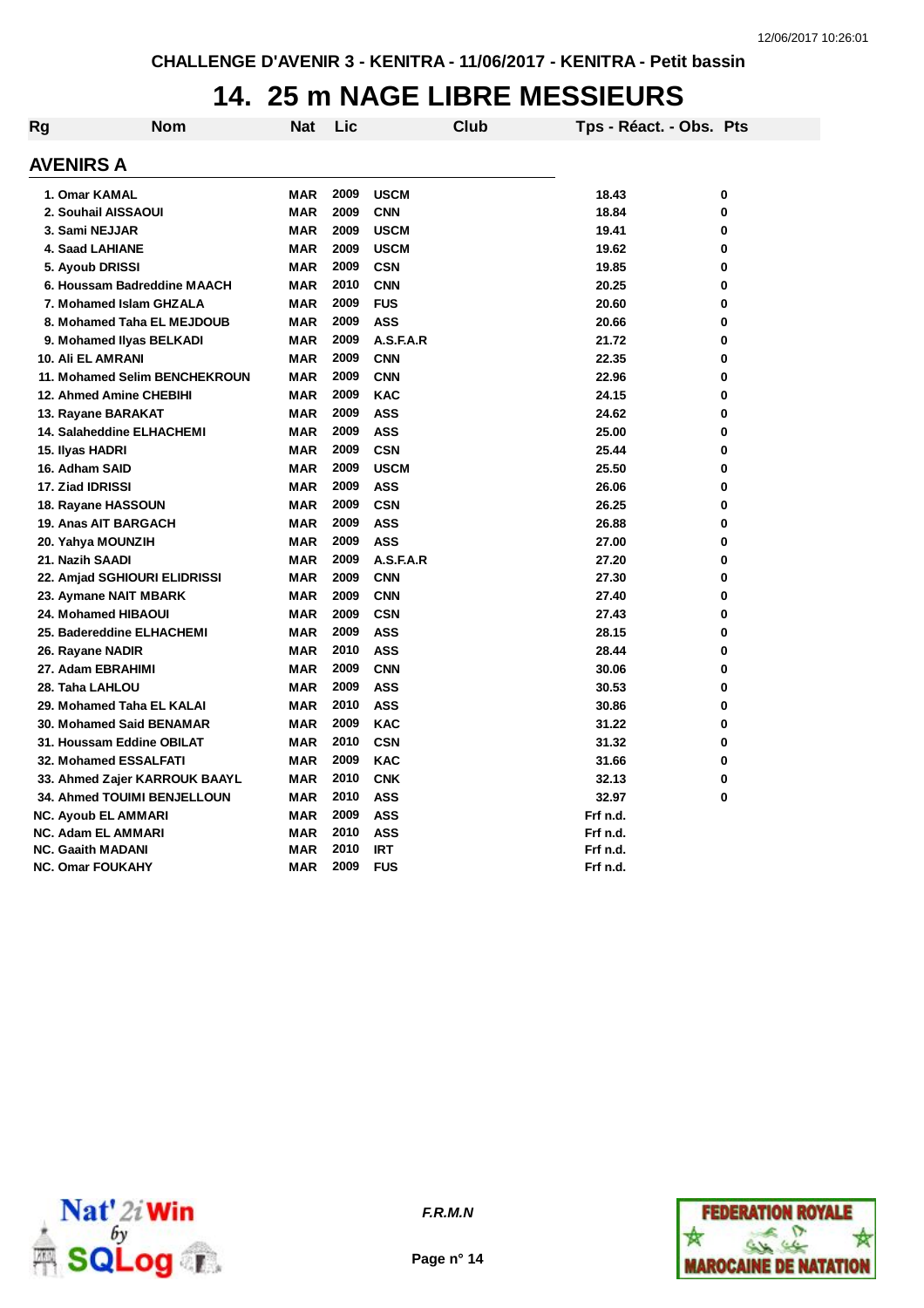### **15. 50 m NAGE LIBRE DAMES**

| Rg                    | Nom                         | Nat        | Lic  |             | <b>Club</b> | Tps - Réact. - Obs. Pts |     |
|-----------------------|-----------------------------|------------|------|-------------|-------------|-------------------------|-----|
| <b>AVENIRS B</b>      |                             |            |      |             |             |                         |     |
|                       | 1. Aya SEJJARI              | <b>MAR</b> | 2008 | <b>FUS</b>  |             | 40.63                   | 199 |
|                       | 2. Sarah ARAB               | <b>MAR</b> | 2008 | <b>USCM</b> |             | 44.90                   | 147 |
|                       | 3. Aya SEMLALI              | <b>MAR</b> | 2008 | <b>KAC</b>  |             | 45.87                   | 138 |
|                       | 4. Zineb SOUALHINE          | <b>MAR</b> | 2008 | <b>FUS</b>  |             | 47.84                   | 122 |
|                       | 5. Rania LAZREQ             | <b>MAR</b> | 2008 | <b>CNN</b>  |             | 48.52                   | 117 |
|                       | 6. Rim ELADEL               | <b>MAR</b> | 2008 | <b>ASS</b>  |             | 49.22                   | 112 |
|                       | 7. Hiba GUENDOUF            | <b>MAR</b> | 2008 | <b>KAC</b>  |             | 49.24                   | 111 |
|                       | 8. Zineb BOUSSNEN           | <b>MAR</b> | 2008 | A.S.F.A.R   |             | 50.06                   | 106 |
|                       | 9. Amal HAMMOUGUA           | <b>MAR</b> | 2008 | <b>CSN</b>  |             | 51.25                   | 99  |
|                       | 10. Nouhaila ANEB           | <b>MAR</b> | 2008 | <b>KAC</b>  |             | 51.62                   | 97  |
|                       | <b>11. Lina BENMIMOUN</b>   | <b>MAR</b> | 2008 | <b>CNN</b>  |             | 52.28                   | 93  |
|                       | 12. Riham ESSADIQ           | <b>MAR</b> | 2008 | A.S.F.A.R   |             | 52.45                   | 92  |
| 13. Safa ALAOUI       |                             | <b>MAR</b> | 2008 | <b>CNN</b>  |             | 52.46                   | 92  |
|                       | <b>14. Maria BOUJENDAR</b>  | <b>MAR</b> | 2008 | <b>FUS</b>  |             | 52.72                   | 91  |
|                       | <b>15. Nour EL MEKAOUI</b>  | <b>MAR</b> | 2008 | A.S.F.A.R   |             | 52.94                   | 90  |
|                       | 16. Hiba HADDAD             | <b>MAR</b> | 2008 | <b>ASS</b>  |             | 52.97                   | 89  |
|                       | 17. Roeya Amina MOUMNI      | <b>MAR</b> | 2008 | <b>CNN</b>  |             | 53.79                   | 85  |
|                       | <b>18. Ayat ELAMRAOUI</b>   | <b>MAR</b> | 2008 | <b>FUS</b>  |             | 54.31                   | 83  |
| <b>19. Nour RABHI</b> |                             | <b>MAR</b> | 2008 | <b>USCM</b> |             | 54.66                   | 81  |
|                       | 20. Safae EL GADIRI         | <b>MAR</b> | 2008 | <b>ASS</b>  |             | 54.91                   | 80  |
|                       | 21. Nour HANZAZI            | <b>MAR</b> | 2008 | A.S.F.A.R   |             | 55.16                   | 79  |
|                       | 22. Sanae KADRI             | <b>MAR</b> | 2008 | <b>KAC</b>  |             | 55.69                   | 77  |
|                       | 23. Sara BENMIMOUN          | <b>MAR</b> | 2008 | <b>CNN</b>  |             | 56.31                   | 74  |
|                       | 24. Khawla ACHIBANE         | <b>MAR</b> | 2008 | <b>CNN</b>  |             | 56.41                   | 74  |
| 25. Lina AJANA        |                             | <b>MAR</b> | 2008 | <b>ASS</b>  |             | 56.56                   | 73  |
|                       | 26. Ranya IBNOUHSEINE       | <b>MAR</b> | 2008 | A.S.F.A.R   |             | 58.72                   | 66  |
|                       | 27. Hiba MARHFOUR           | <b>MAR</b> | 2008 | <b>FUS</b>  |             | 1:01.44                 | 57  |
|                       | 28. Rime EL BAROUDI         | <b>MAR</b> | 2008 | A.S.F.A.R   |             | 1:02.41                 | 54  |
| 29. Hiba RABHI        |                             | <b>MAR</b> | 2008 | <b>USCM</b> |             | 1:06.90                 | 44  |
|                       | 30. Sofia OU-BERRI          | <b>MAR</b> | 2008 | <b>KAC</b>  |             | 1:07.59                 | 43  |
| 31. Nada IDHYA        |                             | <b>MAR</b> | 2008 | <b>CNK</b>  |             | 1:08.78                 | 41  |
|                       | 32. Majdouline MAAZOUZE     | <b>MAR</b> | 2008 | A.S.F.A.R   |             | 1:13.53                 | 33  |
|                       | <b>NC. Aroua MESKINE</b>    | <b>MAR</b> | 2008 | <b>ACK</b>  |             | Frf n.d.                |     |
|                       | NC. Alae Maryam KRAOUCH     | <b>MAR</b> | 2008 | <b>CNN</b>  |             | Frf n.d.                |     |
|                       | <b>NC. Wissal MAKHZER</b>   | <b>MAR</b> | 2008 | <b>CNN</b>  |             | Frf n.d.                |     |
|                       | <b>NC. Imane ELGUEDDARI</b> | <b>MAR</b> | 2008 | <b>CSN</b>  |             | Frf n.d.                |     |
|                       | NC. Soraya BENBRAHIM        | <b>MAR</b> | 2008 | <b>USCM</b> |             | Frf n.d.                |     |